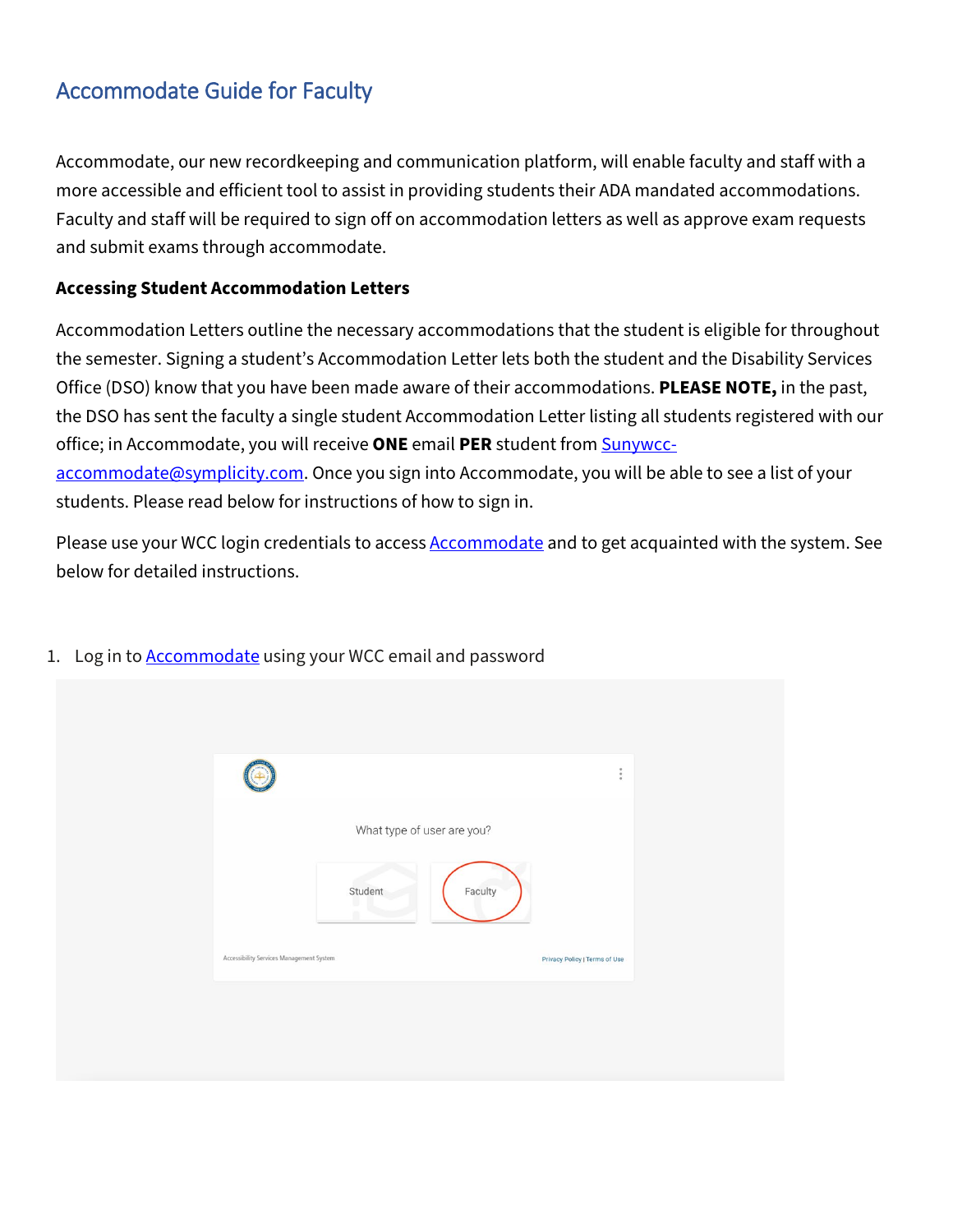## On the left, select **Accommodation Letters**

| <b>△ Home</b><br>Accommodation Let-<br>ters<br>O Courses<br>$\Box$ Resources | Getting Started<br>$\checkmark$ Account Created<br>√ Privacy Settings<br>O Personal Profile | <b>Submit Caption Request</b> |
|------------------------------------------------------------------------------|---------------------------------------------------------------------------------------------|-------------------------------|
| Caption Requests<br>⑧ My Account                                             | News Feed                                                                                   |                               |
|                                                                              | There are currently no announcements or notifications to display.                           |                               |
|                                                                              | Accessibility Services Management System                                                    | Privacy Policy   Terms of Use |
|                                                                              |                                                                                             |                               |
|                                                                              |                                                                                             |                               |
|                                                                              |                                                                                             |                               |

2. Scroll down to view all Accommodation Letters that have been shared with you. Those that have not yet been signed will have *Requested* in a black box next to the title. Those that have been signed will have **Signed** in a black box next to the title.

| <b>命</b> Home<br>E Accommodation Let-<br>ters<br>O Courses | searcnes title and description<br>More Filters<br><b>Apply Search</b>                                             |                                                     |  |
|------------------------------------------------------------|-------------------------------------------------------------------------------------------------------------------|-----------------------------------------------------|--|
| Resources<br><b>E</b> Caption Requests                     | 17 Results                                                                                                        | I= SORT BY: Sent/Submitted $\vee$ Showing 20 $\vee$ |  |
| 8 My Account                                               | Notification of Accommodations REQUESTED<br>Ethics of the Internet (ETH02)<br>Sent on December 01, 2021, 12:28 pm |                                                     |  |
|                                                            | Notification of Accommodations REQUESTED<br>Ethics of the Internet (ETH02)<br>Sent on December 01, 2021, 12:04 pm |                                                     |  |
|                                                            | Notification of Accommodations REQUESTED<br>Ethics of the Internet (ETH02)<br>Sent on November 29, 2021, 2:08 pm  |                                                     |  |
|                                                            | Notification of Accommodations SIGNED<br>Ethics of the Internet (ETH02)<br>Sent on November 22, 2021, 2:45 pm     |                                                     |  |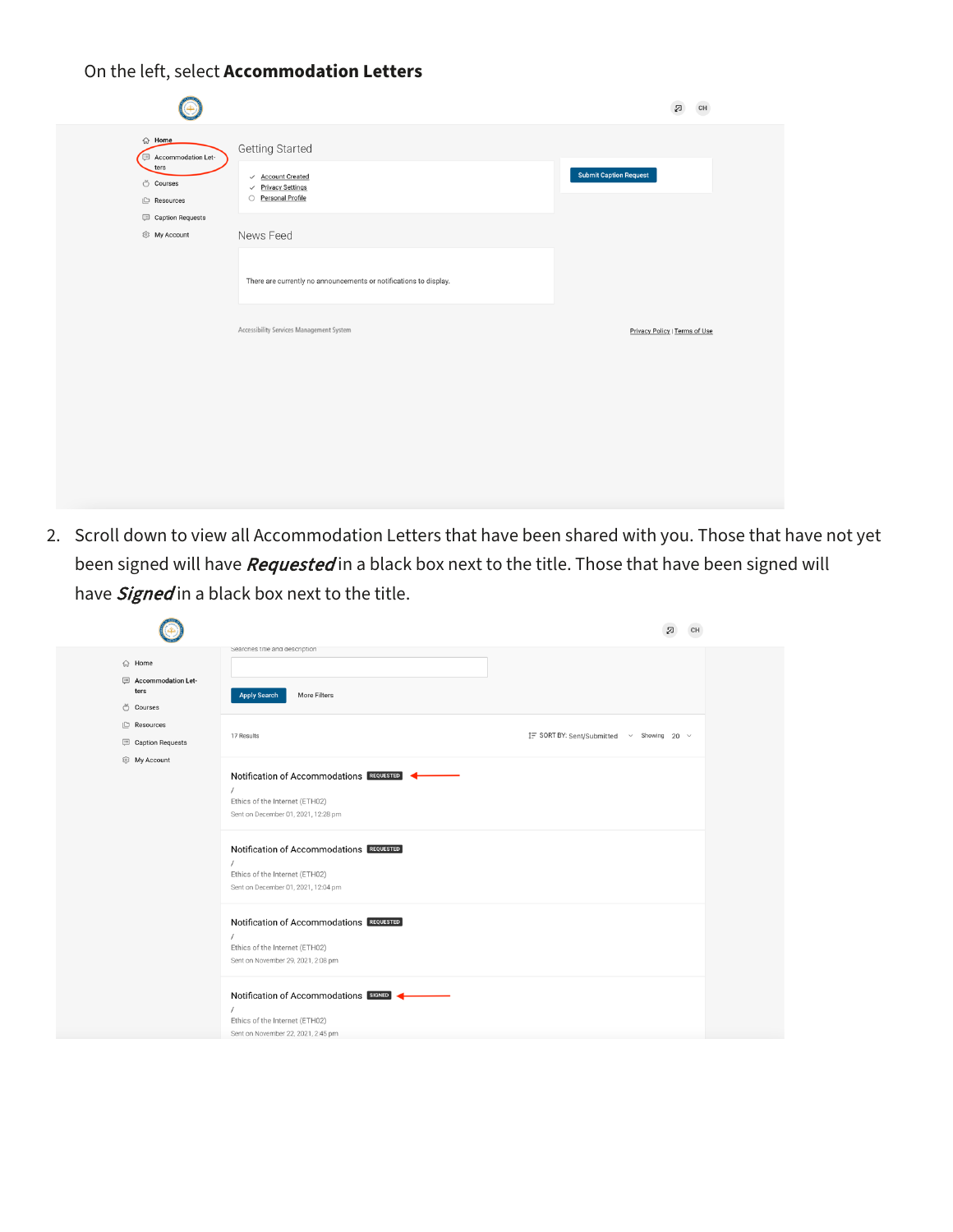- 3. Select a *Requested* plan shared with you
	- 1. Read the students plan and at the bottom of the page indicate to the student and DSO that you have seen the plan by electronically signing the document

| $\mathbb{CH}$<br>Ŋ<br>(914) 606-7893 (fax)<br><b>命</b> Home<br><b>ED</b> Accommodation Let-<br>ters<br>O Courses<br>Resources<br>Westchester Community College provides accessible, high quality and<br>affordable education to meet the needs of our diverse community. We are<br>Caption Requests<br>committed to student success, academic excellence, workforce development,<br>8 My Account<br>economic development and lifelong learning.<br>Sent/Submitted<br>December 01, 2021, 12:28 pm<br>Recipient Signature<br>Please electronically sign below.<br>Your Signature *<br>Print Letter<br>Generate PDF<br>Save<br>Cancel<br>Ø<br>$\mathsf{CH}% \left( \mathcal{M}\right)$<br>Dear Professor,<br><b>△ Home</b><br>The following student is registered for your course. Bryce Mauney has<br>documentation on file in the Disability Services Office (DSO) and is entitled to<br><b>E</b> Accommodation Let-<br>these approved accommodations:<br>ters<br>Exam Accommodations/Extended time for exams/1.5x extended<br>O Courses<br>time/separate location<br>Resources<br>This student is entitled to extended time on exams. If the student requests<br>Caption Requests<br>extended time and the professor is unable to provide the accommodation,<br>the DSO can proctor remotely for online classes or at the DSO for in-person<br>8 My Account<br>classes. Additionally, upon request, the student is entitled to a distraction-<br>reduced location for the entire testing period. For more information regarding<br>this accommodation please visit<br>http://solutions.unl.edu/wiki/ACCEXTENDEDTIME150<br>Fall 2021 (test)<br>Ethics of the Internet (ETH02)<br>Media Relations (MR01)<br>* Students registered with the Disability Services Office are entitled to audio<br>record lectures as their disability may include physical limitations and/or<br>issues related to maintaining attention, focus, and concentration. Upon<br>signing up for accommodations, students must sign an audio-recording<br>agreement which states that the audio recording will be used only for<br>personal use and will not be shared or posted online.<br>For your reference, attached please find the Honesty in Testing Policy for<br>Students with Disabilities that has been given to all students registered with<br>the DSO. These documents can also be found in the Document Library under<br>the Resource tab in Accommodate.<br>The DSO asks that if you wish to address accommodations with a student<br>you kindly do so privately. If you have any questions or concerns, please<br>contact the DSO at disability.services@sunywcc.edu. As always thank you<br>for assisting our students.<br>Best regards,<br><b>Disability Services Office</b> |  |  |
|----------------------------------------------------------------------------------------------------------------------------------------------------------------------------------------------------------------------------------------------------------------------------------------------------------------------------------------------------------------------------------------------------------------------------------------------------------------------------------------------------------------------------------------------------------------------------------------------------------------------------------------------------------------------------------------------------------------------------------------------------------------------------------------------------------------------------------------------------------------------------------------------------------------------------------------------------------------------------------------------------------------------------------------------------------------------------------------------------------------------------------------------------------------------------------------------------------------------------------------------------------------------------------------------------------------------------------------------------------------------------------------------------------------------------------------------------------------------------------------------------------------------------------------------------------------------------------------------------------------------------------------------------------------------------------------------------------------------------------------------------------------------------------------------------------------------------------------------------------------------------------------------------------------------------------------------------------------------------------------------------------------------------------------------------------------------------------------------------------------------------------------------------------------------------------------------------------------------------------------------------------------------------------------------------------------------------------------------------------------------------------------------------------------------------------------------------------------------------------------------------------------------------------------------------------------------------------------------------------------------------------------------------------------------------------------------------------------------------------------------------------------------|--|--|
|                                                                                                                                                                                                                                                                                                                                                                                                                                                                                                                                                                                                                                                                                                                                                                                                                                                                                                                                                                                                                                                                                                                                                                                                                                                                                                                                                                                                                                                                                                                                                                                                                                                                                                                                                                                                                                                                                                                                                                                                                                                                                                                                                                                                                                                                                                                                                                                                                                                                                                                                                                                                                                                                                                                                                                      |  |  |
|                                                                                                                                                                                                                                                                                                                                                                                                                                                                                                                                                                                                                                                                                                                                                                                                                                                                                                                                                                                                                                                                                                                                                                                                                                                                                                                                                                                                                                                                                                                                                                                                                                                                                                                                                                                                                                                                                                                                                                                                                                                                                                                                                                                                                                                                                                                                                                                                                                                                                                                                                                                                                                                                                                                                                                      |  |  |
|                                                                                                                                                                                                                                                                                                                                                                                                                                                                                                                                                                                                                                                                                                                                                                                                                                                                                                                                                                                                                                                                                                                                                                                                                                                                                                                                                                                                                                                                                                                                                                                                                                                                                                                                                                                                                                                                                                                                                                                                                                                                                                                                                                                                                                                                                                                                                                                                                                                                                                                                                                                                                                                                                                                                                                      |  |  |
|                                                                                                                                                                                                                                                                                                                                                                                                                                                                                                                                                                                                                                                                                                                                                                                                                                                                                                                                                                                                                                                                                                                                                                                                                                                                                                                                                                                                                                                                                                                                                                                                                                                                                                                                                                                                                                                                                                                                                                                                                                                                                                                                                                                                                                                                                                                                                                                                                                                                                                                                                                                                                                                                                                                                                                      |  |  |
|                                                                                                                                                                                                                                                                                                                                                                                                                                                                                                                                                                                                                                                                                                                                                                                                                                                                                                                                                                                                                                                                                                                                                                                                                                                                                                                                                                                                                                                                                                                                                                                                                                                                                                                                                                                                                                                                                                                                                                                                                                                                                                                                                                                                                                                                                                                                                                                                                                                                                                                                                                                                                                                                                                                                                                      |  |  |
|                                                                                                                                                                                                                                                                                                                                                                                                                                                                                                                                                                                                                                                                                                                                                                                                                                                                                                                                                                                                                                                                                                                                                                                                                                                                                                                                                                                                                                                                                                                                                                                                                                                                                                                                                                                                                                                                                                                                                                                                                                                                                                                                                                                                                                                                                                                                                                                                                                                                                                                                                                                                                                                                                                                                                                      |  |  |